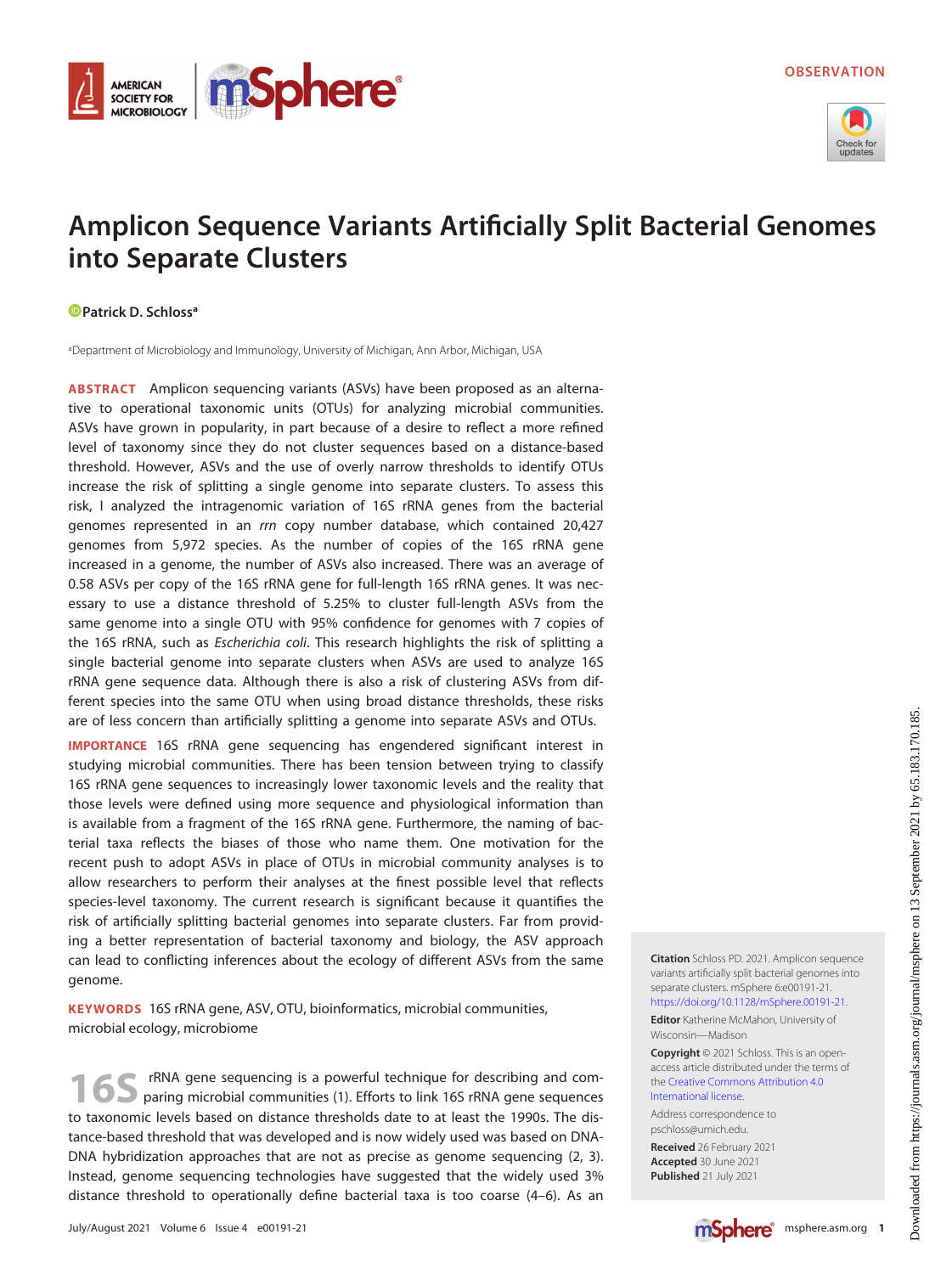alternative to operational taxonomic units (OTUs), amplicon sequencing variants (ASVs) have been proposed as a way to adopt the thresholds suggested by genome sequencing to microbial community analysis using 16S rRNA gene sequences ([7](#page-5-6)–[10\)](#page-5-7). It is widely understood that individual bacterial genomes often have multiple 16S rRNA genes that are not identical and that a 16S rRNA gene sequence could be found with different versions of the sequence in different genomes ([11,](#page-5-8) [12](#page-5-9)). This could lead to the problem that ASVs and using too fine a threshold to identify OTUs could split a single genome into multiple clusters. Proponents of ASVs minimize concerns that most bacterial genomes have more than one copy of the rrn operon and that those copies are not identical [\(6](#page-5-5), [13\)](#page-5-10). Conversely, using too broad of a threshold to define OTUs could cluster multiple bacterial species into the same OTU. An example of both is seen in the comparison of Staphylococcus aureus (NCTC 8325) and Staphylococcus epidermidis (ATCC 12228), where each genome has 5 copies of the 16S rRNA gene. Each of the 10 copies of the 16S rRNA gene in these two genomes is distinct, and they represent 10 ASVs. Conversely, if the copies were clustered using a 3% distance threshold, then all 10 ASVs would cluster into the same OTU. The goal of this study was to quantify the trade-off of splitting a single genome into multiple clusters and the risk of clustering different bacterial species into the same cluster when using ASVs and various OTU definitions.

To investigate the variation in the number of copies of the 16S rRNA gene per genome and the intragenomic variation among copies of the 16S rRNA gene, I obtained 16S rRNA sequences from the rrn copy number database (rrnDB) ([14\)](#page-5-11). Among the 5,972 species represented in the rrnDB, there were 20,427 genomes. The median rrn copy number per species ranged between 1 (e.g., Mycobacterium tuberculosis) and 19 (Metabacillus litoralis). As the rrn copy number for a genome increased, the number of variants of the 16S rRNA gene in each genome also increased. On average, there were 0.58 variants per copy of the full-length 16S rRNA gene and averages of 0.32, 0.25, and 0.27 variants when considering the V3-V4, V4, and V4-V5 regions of the gene, respectively. Although a species tended to have a consistent number of 16S rRNA gene copies per genome, the number of total variants increased with the number of genomes that were sampled (see Fig. S1 in the supplemental material). For example, the 271 genome accessions of Mycobacterium tuberculosis in the rrnDB each had 1 copy of the gene per genome. However, across these accessions, there were 17 versions of the gene. An Escherichia coli genome typically had 7 copies of the 16S rRNA gene, with a median of 5 distinct full-length ASVs per genome (interquartile range of between 3 and 6). Across the 1,390 E. coli genomes in the rrnDB, there were 1,402 versions of the gene. These observations highlight the risk of selecting a threshold for defining clusters that is too narrow because it is possible to split a single genome into multiple clusters.

A method to avoid splitting a single genome into multiple clusters is to cluster 16S rRNA gene sequences together based on their distances between each other. Therefore, I assessed the impact of the distance threshold used to define clusters of 16S rRNA genes on the propensity to split a genome into separate clusters. To control for uneven representation of genomes across species, I randomly selected one genome from each species and repeated each randomization 100 times. I observed that as the rrn copy number increased, the distance threshold required to reduce the ASVs in each genome to a single OTU increased ([Fig. 1](#page-2-0)). Among species with 7 copies of the rrn operon (e.g., E. coli), a distance threshold of 5.25% was required to reduce full-length ASVs into a single OTU for 95% of the species. Similarly, thresholds of 5.25, 2.50, and 3.75% were required for the V3-V4, V4, and V4-V5 regions, respectively. But if a 3% distance threshold was used, then ASVs from genomes containing fewer than 6, 6, 8, and 6 copies of the rrn operon would reliably be clustered into a single OTU for ASVs from the V1-V9, V3-V4, V4, and V4-V5 regions, respectively. Consequently, these results demonstrate that broad thresholds must be used to avoid splitting different operons from the same genome into separate clusters.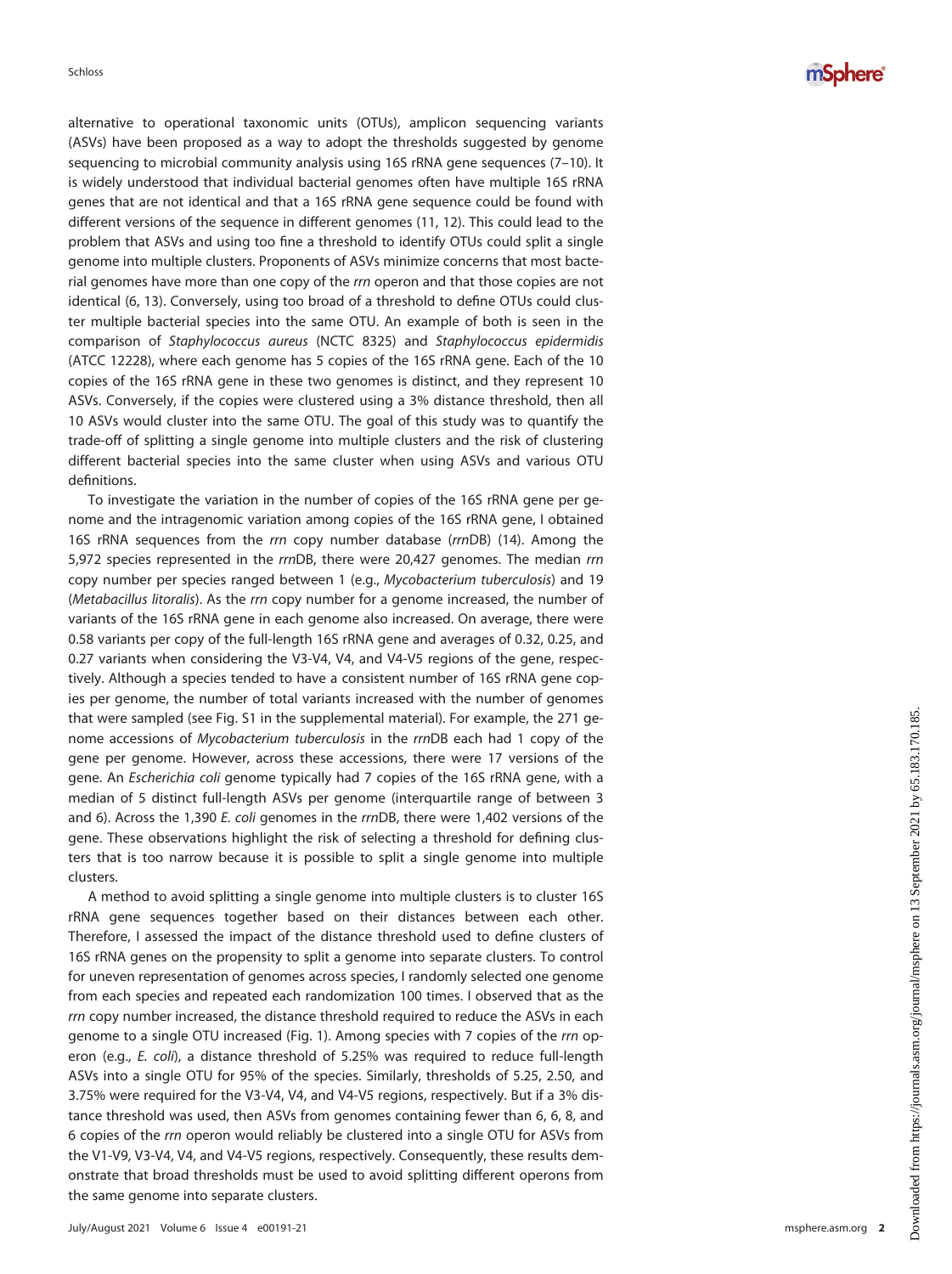



<span id="page-2-0"></span>FIG 1 The distance threshold required to prevent the splitting of genomes into multiple OTUs increased as the number of rrn operons in the genome increased. Each line represents the median distance threshold for each region of the 16S rRNA gene that is required for 95% of the genomes with the indicated number of rrn operons to cluster their ASVs to a single OTU. The median distance threshold was calculated across 100 randomizations in which one genome was sampled from each species. Only those numbers of rrn operons that were found in more than 100 species are included.

At broad thresholds, 16S rRNA gene sequences from multiple species could be clustered into the same ASV or OTU. I again randomly selected one genome from each species to control for uneven representation of genomes across species. For this analysis, I measured the percentages of ASVs and OTUs that contained 16S rRNA gene sequences from multiple species ([Fig. 2](#page-3-0)). Without using distance-based thresholds, 4.1% of the ASVs contained sequences from multiple species when considering fulllength sequences, and 10.9, 16.2, and 13.1% contained sequences from multiple species when considering the V3-V4, V4, and V4-V5 regions, respectively. At the commonly used 3% threshold for defining OTUs, 27.4% of the OTUs contained 16S rRNA gene sequences from multiple species when considering full-length sequences, and 31.7, 34.3, and 34.8% contained sequences from multiple species when considering the V3- V4, V4, and V4-V5 regions, respectively. Although the actual fractions of ASVs and OTUs that contain sequences from multiple species are dependent on the taxonomic composition of the sequences in the rrnDB, this analysis highlights the trade-offs of using distance-based thresholds.

The results of this analysis demonstrate that there is a significant risk of splitting a single genome into multiple clusters if using ASVs or too fine of a threshold to define OTUs. An ongoing problem for amplicon-based studies is defining a meaningful taxonomic unit [\(13,](#page-5-10) [15](#page-5-12), [16\)](#page-5-13). Since there is no consensus for a biological definition of a bacterial species [\(17](#page-5-14)[–](#page-5-15)[19](#page-5-16)), microbiologists must accept that how bacterial species are named is biased and that taxonomic rules are not applied in a consistent manner (e.g., see references [19](#page-5-16) and [20](#page-5-17)). This makes it impossible to fit a distance threshold that matches a set of species names [\(21](#page-5-18)). Furthermore, the 16S rRNA gene does not evolve at the same rate across all bacterial lineages [\(15](#page-5-12)), which limits the biological interpretation of a common OTU definition. A distance-based definition of a taxonomic unit based on 16S rRNA gene or full-genome sequences is operational and not necessarily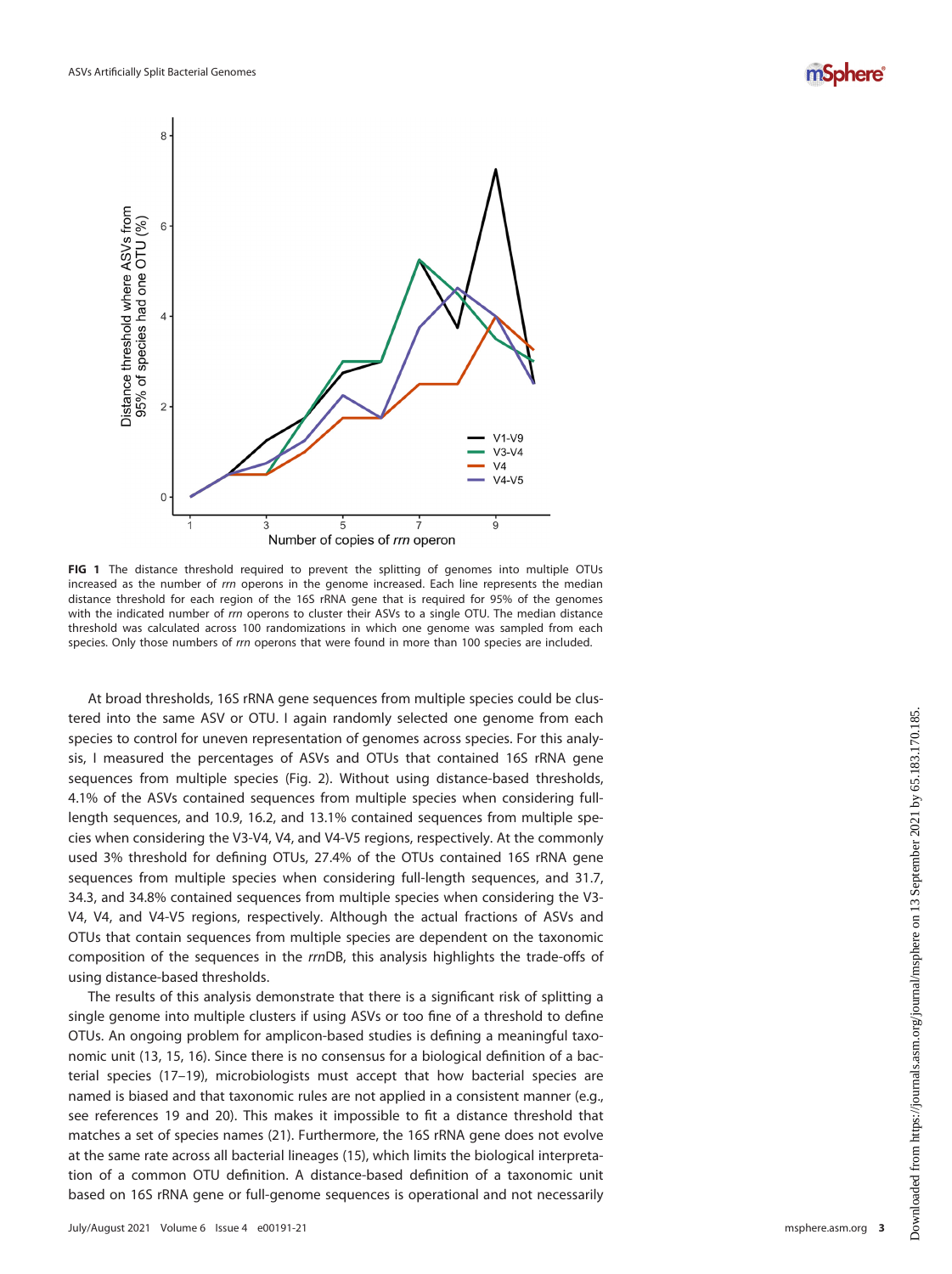Schloss





<span id="page-3-0"></span>FIG 2 As the distance threshold used to define an OTU increased, the percentages of ASVs and OTUs representing multiple species increased. These data represent the median fractions for both measurements across 100 randomizations. In each randomization, one genome was sampled from each species.

grounded in biological theory ([15,](#page-5-12) [22](#page-5-19)[–](#page-5-20)[24](#page-5-21)). One benefit of a distance-based OTU definition is the ability to mask residual sequencing error. The analysis in this study was conducted using ideal sequences from assembled genomes, whereas sequences generated in microbiome studies would harbor PCR and sequencing errors. These errors would only exacerbate the inflated number of ASVs. There is general agreement in bacterial systematics that to classify an organism to a bacterial species, phenotypic and genome sequence data are needed [\(17](#page-5-14)–[20\)](#page-5-17). A short sequence from a bacterial genome simply cannot differentiate between species. Moreover, it is difficult to defend a clustering threshold that would split a single genome into multiple taxonomic units. It is not biologically plausible to entertain the possibility that different rrn operons from the same genome would have different ecologies. Individual bacteria are defined at the cellular or chromosomal level and not at the gene level. One could argue that, in practice, communities are compared on a relative rather than an absolute basis. However, communities harboring populations that tend to have more copies of the rrn operon would appear to have higher richness and diversity than those with fewer copies purely due to the propensity for populations with more rrn operons to generate more ASVs. Although there are multiple reasons why proponents favor ASVs, the significant risk of artificially splitting genomes into separate clusters is too high to warrant their use.

**Data availability.** The 16S rRNA gene sequences used in this study were obtained from the rrnDB (<https://rrndb.umms.med.umich.edu>) (version 5.7, released 18 January 2021) ([14](#page-5-11)). At the time of submission, this was the most current version of the database. The rrnDB obtained the curated 16S rRNA gene sequences from the KEGG database, which ultimately obtained them from the NCBI nonredundant RefSeq database. The rrnDB provided downloadable versions of the sequences with their taxonomy as determined using the naive Bayesian classifier trained on the RDP reference taxonomy. For some genomes, this resulted in multiple classifications since a genome's 16S rRNA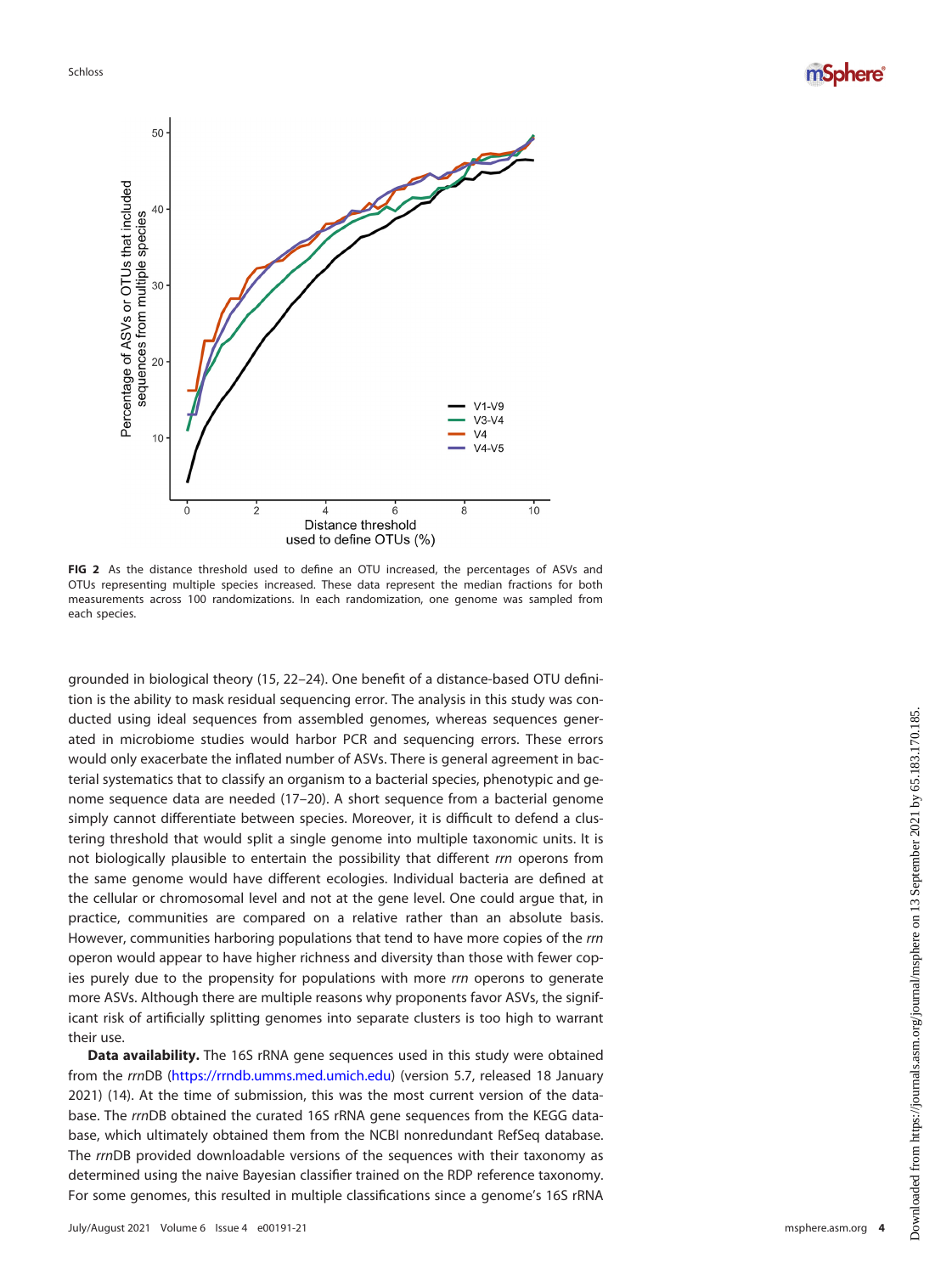gene sequences were not identical. Instead, I mapped the RefSeq accession number for each genome in the database to obtain a single taxonomy for each genome. Because strain names were not consistently given to genomes across bacterial species, I disregarded the strain-level designations.

Definition of regions within the 16S rRNA gene. The full-length 16S rRNA gene sequences were aligned to a SILVA reference alignment of the 16S rRNA gene (v. 138) using the mothur software package (v. 1.44.2) ([25](#page-5-22), [26](#page-5-23)). Regions of the 16S rRNA gene were selected because of their use in the microbial ecology literature. Full-length sequences corresponded to E. coli strain K-12 substrain MG1655 (GenBank accession number [NC\\_000913](https://www.ncbi.nlm.nih.gov/nuccore/NC_000913)) positions 28 through 1491, the V4 region corresponded to positions 534 through 786, V3-V4 corresponded to positions 358 through 786, and V4-V5 corresponded to positions 534 through 908. The positions between these coordinates reflect the fragments that would be amplified using commonly used PCR primers.

Clustering sequences into OTUs. Pairwise distances between sequences were calculated using the dist.seqs command from mothur. The OptiClust algorithm, as implemented in mothur, was used to assign 16S rRNA gene sequences to OTUs [\(27\)](#page-5-24). Distance thresholds of between 0.25 and 10.00% in increments of 0.25 percentage points were used to assign sequences to OTUs.

Controlling for uneven sampling of genomes by species. Because of the uneven distribution of genome sequences across species, I randomly selected one genome from each species for the analysis of splitting genomes and clustering ASVs from different species [\(Fig. 1](#page-2-0) and [2\)](#page-3-0). The random selection was repeated 100 times. Analyses based on this randomization reported the median of the 100 randomizations. The interquartile range between randomizations was less than 0.0024. Because the range was so small, the confidence intervals were narrower than the thickness of the lines in [Fig. 1](#page-2-0) and [2](#page-3-0) and were not included.

Reproducible data analysis. The code to perform the analysis in this article and its history are available as a git-based version control repository at GitHub [\(https://github](https://github.com/SchlossLab/Schloss_rrnAnalysis_mSphere_2021) [.com/SchlossLab/Schloss\\_rrnAnalysis\\_mSphere\\_2021\)](https://github.com/SchlossLab/Schloss_rrnAnalysis_mSphere_2021). The analysis can be regenerated using a GNU Make-based workflow that made use of built-in bash tools (v. 3.2.57), mothur (v. 1.44.2), and R (v. 4.1.0). Within R, I used the tidyverse (v. 1.3.1), data.table (v. 1.14.0), Rcpp (v. 1.0.6), furrr (v. 0.2.2), here (v. 1.0.1), and rmarkdown (v. 2.8) packages. The conception and development of this analysis are available as a playlist on the Riffomonas YouTube channel [\(https://youtube.com/playlist?list=PLmNrK\\_nkqBpL7m](https://youtube.com/playlist?list=PLmNrK_nkqBpL7m_tyWdQgdyurerttCsPY) [\\_tyWdQgdyurerttCsPY\)](https://youtube.com/playlist?list=PLmNrK_nkqBpL7m_tyWdQgdyurerttCsPY).

Note on the usage of ASV, OTU, and cluster. I used "ASV" to denote the cluster of true 16S rRNA gene sequences that were identical to each other and "OTU" to denote the product of distance-based clustering of sequences. Although ASVs represent a type of operational definition of a taxonomic unit and can be thought of as an OTU formed using a distance of zero, proponents of the ASV approach prefer to avoid the term OTU given the long history of OTUs being formed by distance-based clustering (<https://github.com/benjjneb/dada2/issues/62> [accessed 26 February 2021]). For this reason, when an ASV split a genome into different units, those units were called clusters rather than OTUs.

#### SUPPLEMENTAL MATERIAL

Supplemental material is available online only. FIG S1, TIF file, 0.5 MB.

### ACKNOWLEDGMENTS

I am grateful to Robert Hein and Thomas Schmidt, who maintain the rrnDB, for their help in understanding the curation of the database and for making the 16S rRNA gene sequences and related metadata publicly available. I am also grateful to community members who watched the serialized version of this analysis on YouTube and provided suggestions and questions over the course of the development of this project.